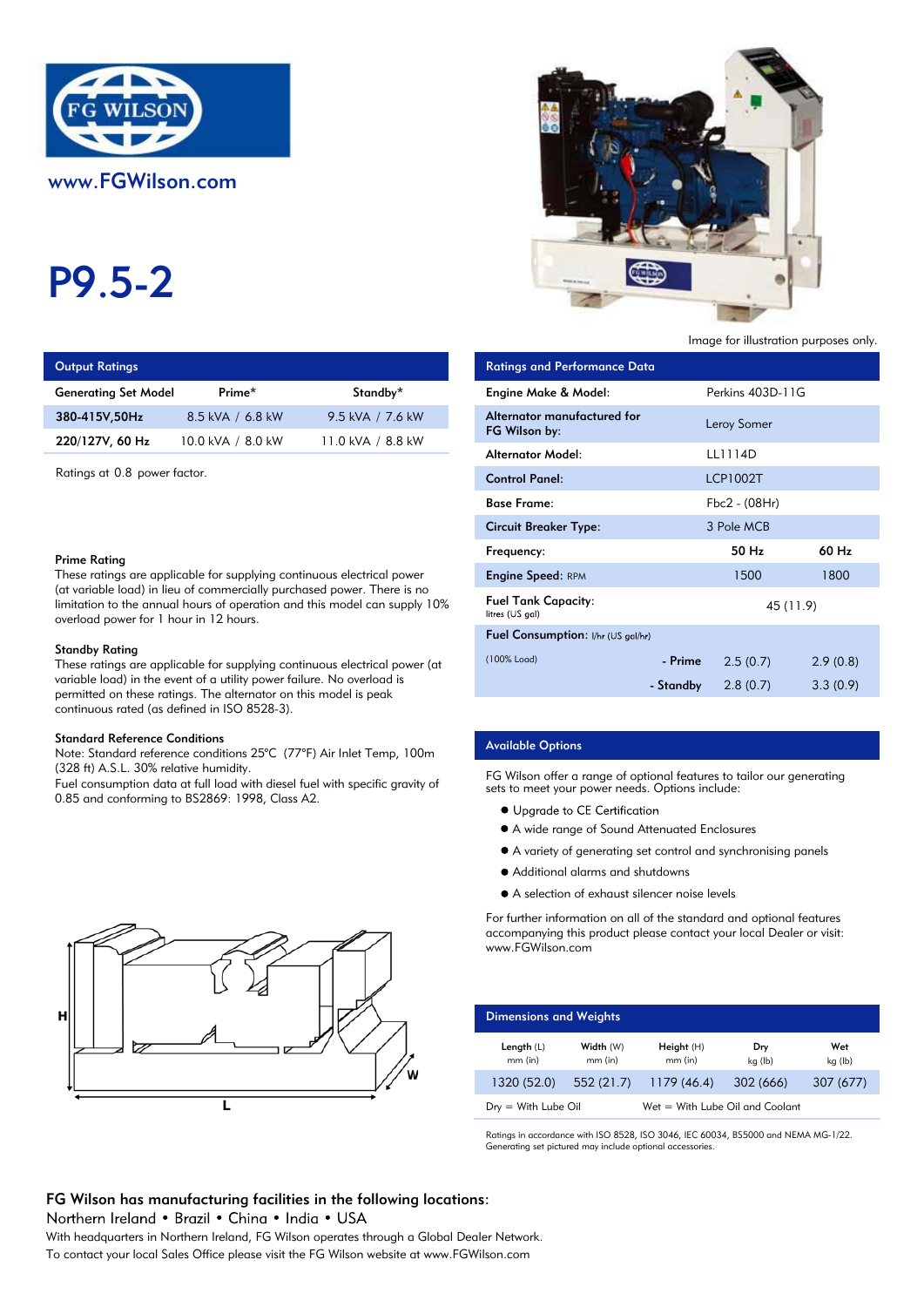| <b>Engine Technical Data</b>                                      |       |                            |  |  |
|-------------------------------------------------------------------|-------|----------------------------|--|--|
| No. of Cylinders / Alignment:                                     |       | $3/ln$ Line                |  |  |
| Cycle:                                                            |       | 4 Stroke                   |  |  |
| Bore / Stroke: mm (in)                                            |       | 77.0 (3.0)/81.0 (3.2)      |  |  |
| Induction:                                                        |       | <b>Naturally Aspirated</b> |  |  |
| Cooling Method:                                                   |       | Water                      |  |  |
| <b>Governing Type:</b>                                            |       | Mechanical                 |  |  |
| <b>Governing Class:</b>                                           |       | ISO 8528 G1                |  |  |
| <b>Compression Ratio:</b>                                         |       | 23:1                       |  |  |
| Displacement: I (cu. in)                                          |       | 1.1(69.0)                  |  |  |
| <b>Moment of Inertia:</b> kg m <sup>2</sup> (lb/in <sup>2</sup> ) |       | 1.63(5570)                 |  |  |
| <b>Engine Electrical System:</b>                                  |       |                            |  |  |
| - Voltage / Ground                                                |       | 12/Negative                |  |  |
| - Battery Charger Amps                                            |       | 40                         |  |  |
| Weight: kg (lb)                                                   | - Dry | 129 (284)                  |  |  |
|                                                                   | - Wet | 139 (306)                  |  |  |

| <b>Air Systems</b>                                    | 50 Hz                                                       | $60$ Hz                                                     |
|-------------------------------------------------------|-------------------------------------------------------------|-------------------------------------------------------------|
| Air Filter Type:                                      |                                                             | Replaceable Element                                         |
| <b>Combustion Air Flow:</b> m <sup>3</sup> /min (cfm) |                                                             |                                                             |
| - Prime                                               | 0.7(25)                                                     | 0.9(32)                                                     |
| - Standby                                             | 0.7(25)                                                     | 0.9(32)                                                     |
| <b>Max. Combustion Air Intate</b>                     | $\lambda$ $\lambda$ $\lambda$ $\lambda$ $\lambda$ $\lambda$ | $\lambda$ $\lambda$ $\lambda$ $\lambda$ $\lambda$ $\lambda$ |

6.4 (25.7) 6.4 (25.7)

**Restriction:** kPa (in  $H_2O$ )

| 23:1                   |       | <b>Cooling System</b>                                                     |                                                                         | $50$ Hz    | 60 Hz       |  |  |
|------------------------|-------|---------------------------------------------------------------------------|-------------------------------------------------------------------------|------------|-------------|--|--|
| 1.1(69.0)              |       | Cooling System Capacity: I (US gal)                                       |                                                                         | 5.2(1.4)   | 5.2(1.4)    |  |  |
| 1.63(5570)             |       | <b>Water Pump Type:</b>                                                   |                                                                         |            | Centrifugal |  |  |
|                        |       | Heat Rejected to Water & Lube Oil:                                        |                                                                         |            |             |  |  |
| 12/Negative            |       | kW (Btu/min)                                                              | - Prime                                                                 | 8.3 (472)  | 10.0 (569)  |  |  |
| 40                     |       |                                                                           | - Standby                                                               | 9.5(540)   | 12.0 (682)  |  |  |
| 129 (284)<br>139 (306) |       |                                                                           | <b>Heat Radiation to Room:</b> Heat radiated from engine and alternator |            |             |  |  |
|                        |       | kW (Btu/min)                                                              | - Prime                                                                 | 2.9(165)   | 3.9(222)    |  |  |
|                        |       |                                                                           | - Standby                                                               | 3.9(222)   | 4.5(256)    |  |  |
|                        |       | Radiator Fan Load: kW (hp)                                                |                                                                         | 0.2(0.3)   | 0.4(0.5)    |  |  |
| 50 Hz                  | 60 Hz | Radiator Cooling Airflow: m <sup>3</sup> /min (cfm)                       |                                                                         | 24.0 (848) | 32.7 (1155) |  |  |
| 1500                   | 1800  | <b>External Restriction to</b><br><b>Cooling Airflow:</b> Pa (in $H_2O$ ) |                                                                         | 125(0.5)   | 125(0.5)    |  |  |

Contact your local FG Wilson Dealer for power ratings at specific site conditions.

| <b>Lubrication System</b>      |                    |  |  |  |
|--------------------------------|--------------------|--|--|--|
| Oil Filter Type:               | Spin-On, Full Flow |  |  |  |
| Total Oil Capacity: I (US gal) | 4.9(1.3)           |  |  |  |
| Oil Pan: $I(US gal)$           | 4.4(1.2)           |  |  |  |
| Oil Type:                      | API CH4 15W-40     |  |  |  |
| <b>Oil Cooling Method:</b>     | N/A                |  |  |  |

| <b>Exhaust System</b>                                  | 50 Hz     | 60 Hz        |  |  |  |
|--------------------------------------------------------|-----------|--------------|--|--|--|
| Silencer Type:                                         |           | Industrial   |  |  |  |
| <b>Silencer Model &amp; Quantity:</b>                  |           | 263-0765 (1) |  |  |  |
| Pressure Drop Across Silencer<br>System: kPa (in Hg)   | NA (NA)   | NA (NA)      |  |  |  |
| <b>Silencer Noise Reduction Level: dB</b>              | <b>NA</b> | <b>NA</b>    |  |  |  |
| <b>Maximum Allowable Back Pressure:</b><br>kPa (in Hg) | 10.2(3.0) | 10.2(3.0)    |  |  |  |
| <b>Exhaust Gas Flow:</b> $m^3/m$ in (cfm)              |           |              |  |  |  |
| - Prime                                                | 1.7(59)   | 2.2(78)      |  |  |  |
| - Standby                                              | 1.8(64)   | 2.4(85)      |  |  |  |
| Exhaust Gas Temperature: °C (°F)                       |           |              |  |  |  |
| - Prime                                                | 368 (694) | 437 (819)    |  |  |  |
| - Standby                                              | 420 (788) | 515 (959)    |  |  |  |

| <b>Performance</b>          |           | 50 Hz        | 60 Hz         |
|-----------------------------|-----------|--------------|---------------|
| <b>Engine Speed:</b> rpm    |           | 1500         | 1800          |
| Gross Engine Power: kW (hp) |           |              |               |
|                             | - Prime   | 8.6(12.0)    | 10.7(14.0)    |
|                             | - Standby | 9.5(13.0)    | 11.8(16.0)    |
| <b>BMEP:</b> $kPa$ (psi)    |           |              |               |
|                             | - Prime   | 610.0 (88.5) | 630.0 (91.4)  |
|                             | - Standby | 672.0 (97.4) | 695.0 (100.8) |

|                          | <b>Fuel System</b> |                                           |          |                     |          |  |  |
|--------------------------|--------------------|-------------------------------------------|----------|---------------------|----------|--|--|
| <b>Fuel Filter Type:</b> |                    |                                           |          | Replaceable Element |          |  |  |
| Recommended Fuel:        |                    |                                           |          | Class A2 Diesel     |          |  |  |
|                          |                    | <b>Fuel Consumption:</b> I/hr (US gal/hr) |          |                     |          |  |  |
|                          |                    | 110%                                      | 100%     | 75%                 | 50%      |  |  |
|                          | Prime              | Load                                      | Load     | Load                | Load     |  |  |
|                          | 50 Hz              | 2.8(0.7)                                  | 2.5(0.7) | 2.0(0.5)            | 1.5(0.4) |  |  |
|                          | 60 Hz              | 3.3(0.9)                                  | 2.9(0.8) | 2.2(0.6)            | 1.8(0.5) |  |  |
|                          |                    |                                           |          |                     |          |  |  |
|                          |                    | 110%                                      | 100%     | 75%                 | 50%      |  |  |
|                          | <b>Standby</b>     | Load                                      | Load     | Load                | Load     |  |  |
|                          | 50 Hz              |                                           | 2.8(0.7) | 2.1(0.6)            | 1.6(0.4) |  |  |
|                          | 60 Hz              |                                           | 3.3(0.9) | 2.4(0.6)            | 1.8(0.5) |  |  |

L

(Based on diesel fuel with a specific gravity of 0.84 and conforming to BS2869, Class A2)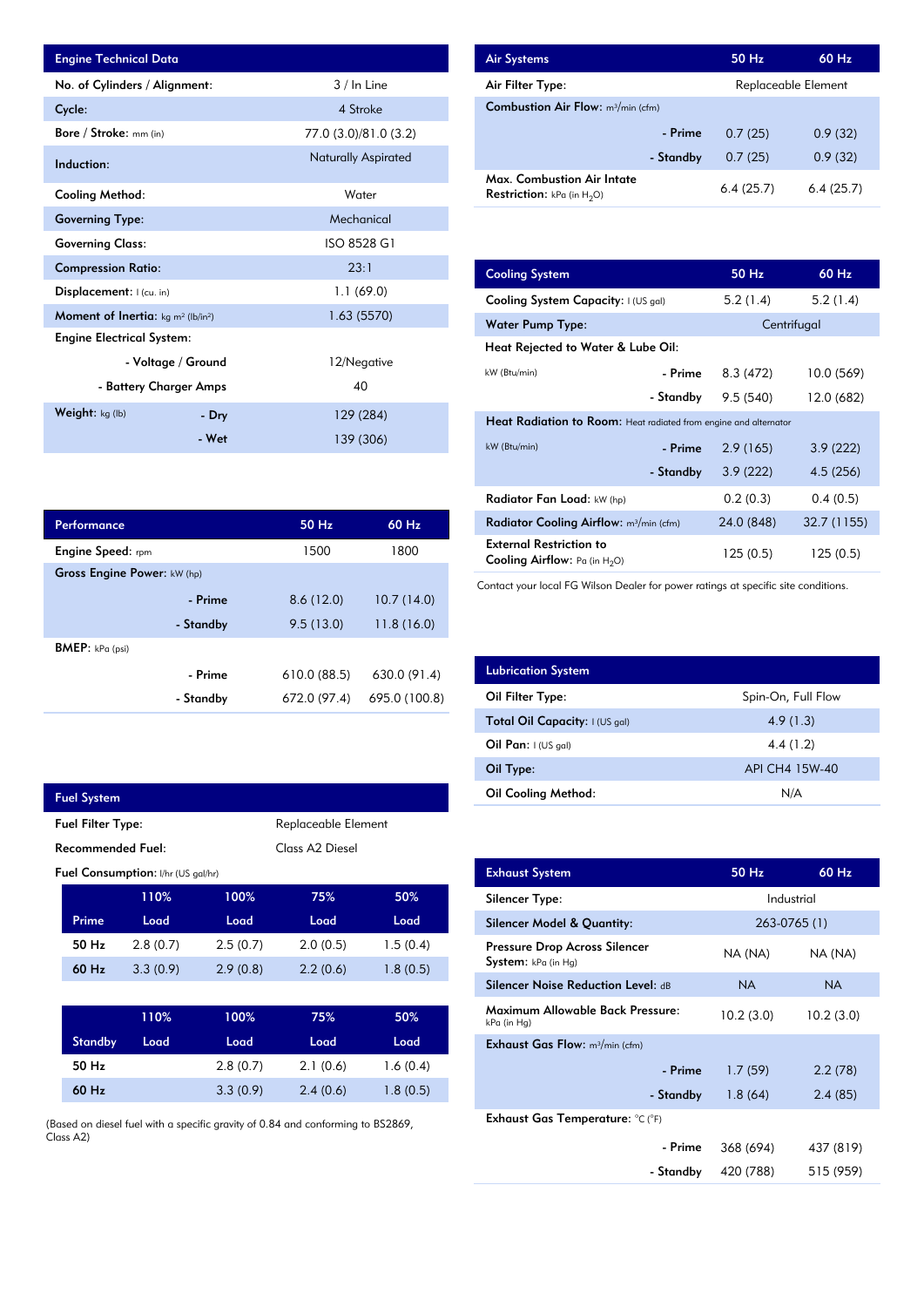| <b>Alternator Physical Data</b> |              |
|---------------------------------|--------------|
| Manufactured for FG Wilson by:  | Leroy Somer  |
| Model:                          | LL1114D      |
| No. of Bearings:                |              |
| <b>Insulation Class:</b>        | н            |
| <b>Winding Pitch Code:</b>      | $2/3 - 6$    |
| Wires:                          | 12           |
| Ingress Protection Rating:      | IP23         |
| <b>Excitation System:</b>       | <b>SHUNT</b> |
| <b>AVR Model:</b>               | R220         |

| <b>Alternator Operating Data</b>         |                                                            |  |  |  |  |  |
|------------------------------------------|------------------------------------------------------------|--|--|--|--|--|
| Overspeed: $r_{\text{pm}}$               | 2250                                                       |  |  |  |  |  |
| <b>Voltage Reguation:</b> (Steady state) | $+/- 1.0$                                                  |  |  |  |  |  |
| Wave Form NEMA $=$ TIF:                  | 50                                                         |  |  |  |  |  |
| Wave Form IEC $=$ THF:                   | 2.0%                                                       |  |  |  |  |  |
| <b>Total Harmonic content LL/LN:</b>     | 4.0%                                                       |  |  |  |  |  |
| Radio Interference:                      | Suppression is in line with European<br>Standard EN61000-6 |  |  |  |  |  |
| Radiant Heat: kW (Btu/min)               |                                                            |  |  |  |  |  |
| $-50$ Hz                                 | 1.4(80)                                                    |  |  |  |  |  |
| - 60 Hz                                  | 1.4(80)                                                    |  |  |  |  |  |

| <b>Alternator</b><br><b>Performance Data:</b> |          | 50 Hz    |                          | 60 Hz                    |
|-----------------------------------------------|----------|----------|--------------------------|--------------------------|
| Data Item                                     | 415/240V | 400/230V | 380/220V                 | 220/127V                 |
| <b>Motor Starting</b>                         | 37       | 35       | 33                       | 35                       |
| Capability* kVA                               |          |          |                          |                          |
| <b>Short Circuit</b>                          |          |          |                          |                          |
| Capacity** %                                  |          | ٠        | $\overline{\phantom{a}}$ | $\overline{\phantom{a}}$ |
| <b>Reactances: Per Unit</b>                   |          |          |                          |                          |
| Xd                                            | 1.320    | 1.418    | 1.572                    | 1.650                    |
| X'd                                           | 0.141    | 0.147    | 0.162                    | 0.171                    |
| $X^{\prime\prime}$ d                          | 0.068    | 0.073    | 0.081                    | 0.086                    |

Reactances shown are applicable to prime ratings.

\*Based on 30% voltage dip at 0.6 power factor.

\*\*With optional permanent magnet generator or SHUNT excitation.

|          | Voltage Technical Data 50 Hz |                        |     |     | Voltage Technical Data 60 Hz |      |        |  |          |
|----------|------------------------------|------------------------|-----|-----|------------------------------|------|--------|--|----------|
| Voltage  | Prime:<br>Standby:           |                        |     |     | Voltage                      |      | Prime: |  | Standby: |
|          | kVA                          | $\mathsf{k}\mathsf{W}$ | kVA | kW  |                              | kVA  | kW     |  | kVA      |
| 415/240V | 8.5                          | $6.8\,$                | 9.5 | 7.6 |                              |      |        |  |          |
| 400/230V | 8.5                          | 6.8                    | 9.5 | 7.6 | 220/127V                     | 10.0 | 8.0    |  | 11.0     |
| 380/220V | 8.5                          | 6.8                    | 9.5 | 7.6 |                              |      |        |  |          |
|          |                              |                        |     |     |                              |      |        |  |          |
|          |                              |                        |     |     |                              |      |        |  |          |
|          |                              |                        |     |     |                              |      |        |  |          |
|          |                              |                        |     |     |                              |      |        |  |          |
|          |                              |                        |     |     |                              |      |        |  |          |
|          |                              |                        |     |     |                              |      |        |  |          |
|          |                              |                        |     |     |                              |      |        |  |          |
|          |                              |                        |     |     |                              |      |        |  |          |
|          |                              |                        |     |     |                              |      |        |  |          |